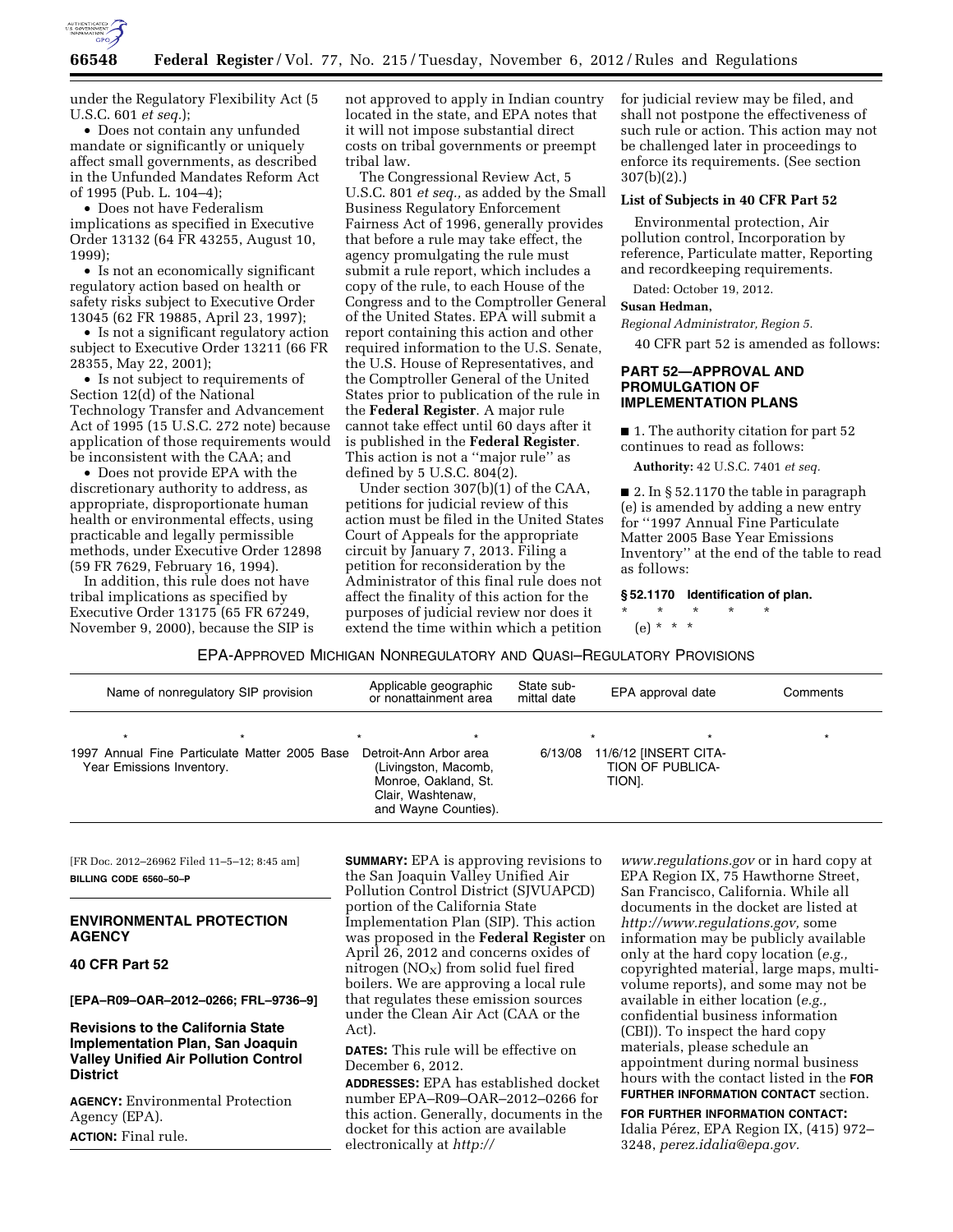#### **SUPPLEMENTARY INFORMATION:**

Throughout this document, ''we,'' ''us'' and ''our'' refer to EPA.

## **Table of Contents**

I. Proposed Action II. Public Comments and EPA Responses

III. EPA Action

IV. Statutory and Executive Order Reviews

# **I. Proposed Action**

On April 26, 2012 (77 FR 24883), EPA proposed to approve the following rule into the California SIP.

| Local agency | Rule<br>No. | Rule title                                                     | Adopted  | Submitted |
|--------------|-------------|----------------------------------------------------------------|----------|-----------|
| SJVUAPCD     | 4352        | Solid Fuel Fired Boilers, Steam Generators and Process Heaters | 12/15/11 | 02/23/12  |

We proposed to approve this rule based on our conclusion that it complies with the relevant CAA requirements. Our proposed rule and Technical Support Document (TSD)<sup>1</sup> contain moreinformation onthe rule and our evaluation.

## **II. Public Comments and EPA Responses**

EPA's proposed action provided a 30 day public comment period. During this period, we received comments from the following party.

1. Adenike Adeyeye, Earthjustice; letter dated and received May 29, 2012.

The comments and our responses are summarized below.

*Comment #1:* Earthjustice stated that these revisions are an improvement over prior versions of this rule.

*Response #1:* No response needed.

*Comment #2:* Earthjustice disagreed with EPA's proposal to approve the  $NO<sub>x</sub>$ emission limit in Rule 4352 for municipal solid waste (MSW) fired units as RACT. Earthjustice provided several arguments in support of its objection to EPA's proposal, each of which we address following separate comment summaries below.

*Comment #2.a:* Earthjustice stated that the New Jersey Department of Environmental Protection (NJDEP) has set  $NO<sub>x</sub>$  emissions limits for MSW-fired boilers at 150 ppmv at 7%  $O_2$ (approximately 142 ppmv at  $12\%$  CO<sub>2</sub>). Quoting from a SIP submission from

NJDEP, Earthjustice asserted that NJDEP established this limit based on ''the capability of existing selective noncatalytic reduction (SNCR) emission controls to reduce emissions more than are now being achieved.'' The commenter stated that the District's unsupported assertion that it is impossible to meet a limit lower than 165 ppmv at 12%  $CO<sub>2</sub>$  is simply false.

*Response #2.a:* We disagree with the commenter's suggestion that the  $NO<sub>x</sub>$ emissions limits established in NJDEP's rule generally represent  $NO<sub>x</sub> RACT$  for existing MSW-fired boilers equipped with SNCR controls. As the commenter correctly notes, under Title 7, Chapter 27, Subchapter 19, Section 12 of the New Jersey Administrative Code (N.J.A.C. 7:27–19.12), NJDEP limits  $NO<sub>X</sub>$ emissions from MSW combustors to 150 ppm at  $7\%$  O<sub>2</sub> averaged over 24 hours (approximately 142 ppm at  $12\%$  CO<sub>2</sub>). In lieu of complying with this emissions limit, however, the rule allows an owner or operator of an MSW incinerator to comply with an alternative emission limit or a "facility-specific  $NO<sub>X</sub>$  control plan'' upon receipt of written approval from NJDEP, pursuant to section 13 of the rule (N.J.A.C. 7:27–19.13). *See*  N.J.A.C. 7:27–19.12(b). Section 13 identifies, among other things, the types of information that an owner or operator must submit to NJDEP as part of a request for such an alternative emission limit or facility-specific  $NO<sub>x</sub>$  control

plan, including a list of all  $NO<sub>X</sub>$  control technologies available for use with the equipment or source operation, an analysis of the technological feasibility and costs of installing and operating each such control technology, and estimates of the  $NO<sub>x</sub>$  emissions reductions attainable through the use of each control technology which is technologically feasible. *See* N.J.A.C. 7:27–19.13(d). The rule authorizes NJDEP to approve a request for an alternative emission limit or facilityspecific NO<sub>X</sub> control plan *only if*, among other things, the request identifies all available  $NO<sub>X</sub>$  control options and demonstrates that any control options that the owner/operator has rejected are ineffective or unsuitable for the particular equipment or would involve disproportionately high costs, in comparison to the associated  $NO<sub>x</sub>$ reductions or costs borne by other like facilities. *See* N.J.A.C. 7:27–19.13(g)(3).

According to NJDEP, three of the five MSW incinerators subject to N.J.A.C. 7:27–19.12 appear to have obtained alternative emission limits pursuant to Section 13 of the rule and are not currently subject to the 24-hour  $NO<sub>x</sub>$ limit of 150 ppm at 7% O2. *See* email dated July 24, 2012, from Michael Klein (NJDEP) to Stanley Tong (EPA Region 9). Table 1 below shows the current  $NO<sub>x</sub>$  limits in the operating permits for each of these five MSW incinerators under NJDEP jurisdiction.

|--|

| Facility            | Emission limit                 | Emission limit                                     | Averaging       |
|---------------------|--------------------------------|----------------------------------------------------|-----------------|
|                     | (ppm at $7\%$ O <sub>2</sub> ) | (approximate<br>ppm at $12\%$<br>CO <sub>2</sub> ) | time<br>(hours) |
| Essex <sup>2</sup>  | 300                            | 285                                                | 24              |
|                     | 155                            | 147                                                |                 |
| Warren <sup>3</sup> | 300                            | 285                                                | 3               |
|                     | 205                            | 195                                                | 24              |

<sup>1</sup>*See* U.S. EPA Region 9, ''Technical Support Document for EPA's Notice of Proposed Rulemaking for the California State Implementation Plan, San Joaquin Valley Unified Air Pollution Control District's Rule 4352, Solid Fuel Fired

Permit Activity No. BOP090001, Covanta Essex Co. (Essex PTO) at pg. 57 of 95.

Boilers, Steam Generators and Process Heaters,'' April 2012 (TSD). 2*See* Air Pollution Control Operating Permit,

<sup>3</sup>*See* Air Pollution Control Operating Permit, Permit Activity No. BOP090002, Covanta Warren Energy Resource Co. LP (Warren PTO) at pp. 57 and 60 of 101.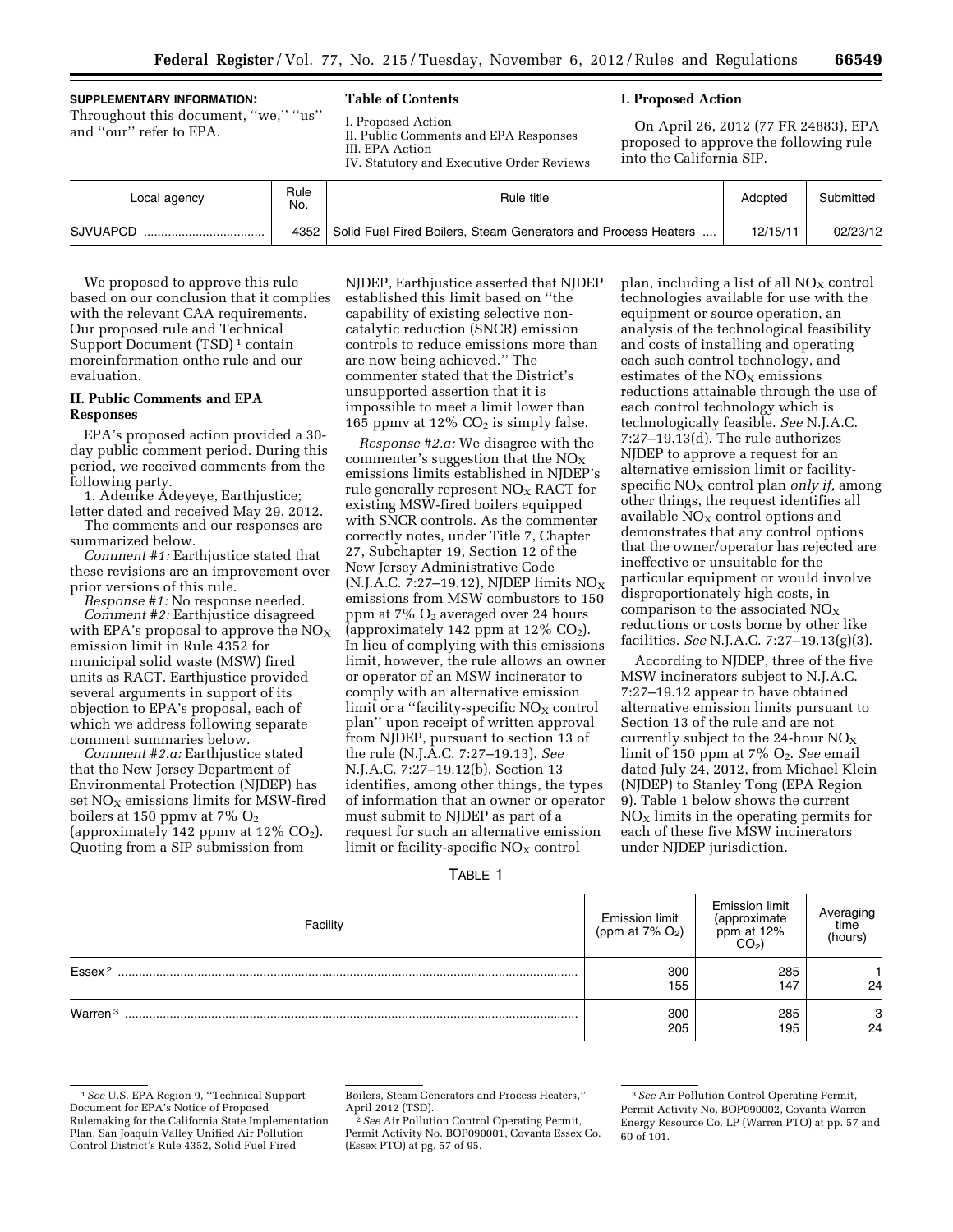| Facility                | <b>Emission limit</b><br>(ppm at $7\%$ O <sub>2</sub> ) | Emission limit<br>(approximate<br>ppm at $12\%$<br>CO <sub>2</sub> ) | Averaging<br>time<br>(hours) |  |
|-------------------------|---------------------------------------------------------|----------------------------------------------------------------------|------------------------------|--|
| Union $4$               | 225                                                     | 214                                                                  | 3                            |  |
|                         | 180                                                     | 171                                                                  | 24                           |  |
| Gloucester <sup>5</sup> | 350                                                     | 333                                                                  | 3                            |  |
|                         | 150                                                     | 143                                                                  | 24                           |  |
| Camden <sup>6</sup>     | 300                                                     | 285                                                                  | з                            |  |
|                         | 150                                                     | 143                                                                  | 24                           |  |

TABLE 1—Continued

Of the three New Jersey facilities that have obtained permit limits exceeding the 24-hour  $NO<sub>x</sub>$  limit of 150 ppm (at 7% O2) in NJDEP's rule (Essex, Warren, and Union), two facilities (Warren and Union) have permit limits that also exceed the 24-hour  $NO<sub>x</sub>$  limit of 165 ppm (at 12% CO<sub>2</sub>) in SJVUAPCD's Rule 4352. *See* Table 1. The remaining two facilities, which are subject to the 150 ppm limit in NJDEP's rule (Gloucester and Camden), are both equipped with SNCR using urea injection as a  $NO<sub>x</sub>$ control technique. *See* Gloucester PTO at pp. 45–46 of 106; Camden PTO at pg. 183 (of electronic file). Both of these facilities became subject to the 24-hour  $NO<sub>X</sub>$  limit of 150 ppm (at 7%  $O<sub>2</sub>$ ) in N.J.A.C. 7:27–19.12 effective May 1, 2011. *See* Gloucester PTO at pp. 38 of 106; Camden PTO at pg. 34 of 99. Notably, for the Camden facility, the 150 ppm limit applied ''on and after May 1, 2011, if compliance is achieved by installing a new  $NO<sub>x</sub>$  air pollution control system on an existing MSW incinerator or by physically modifying an existing MSW incinerator.'' Camden PTO at pg. 34 of 99. The Gloucester and Camden facilities are the only MSW incinerators we know of that are subject to the 24-hour  $NO<sub>X</sub>$  limit of 150 ppm (at 7% O2) in N.J.A.C. 7:27–19.12.

Only one existing facility in the SJV (Covanta Stanislaus, Inc.) currently operates MSW-fired boilers subject to SJVUAPCD's Rule 4352. The two MSWfired boilers at the Covanta Stanislaus facility are equipped with SCNR using ammonia injection systems, instead of urea injection systems, for  $NO<sub>x</sub>$  control. *See* Facility-wide Permit to Operate for Covanta Stanislaus, Inc., San Joaquin Valley Air Pollution Control District, Permit Unit: N–2073–1–10 (expiration date 10/31/2016), ''Equipment Description'' (Stanislaus PTO). Although ammonia and urea injection both serve as reducing agents for  $NO<sub>x</sub>$ 

emissions in combination with SNCR control systems, these control methods require operation at different temperature windows and generally are not interchangeable without facility retrofits. *See Alternative Control Techniques Document—NOX Emissions from Industrial/Commercial/ Institutional (ICI) Boilers,* U.S. EPA 453/ R–94–022 (March 1994) (1994 ACT) at sections 5.5.1.1 (''Ammonia-based SNCR'') and 5.5.1.2 (''Urea-based SNCR''). For example, the optimum reaction temperature range for the reduction of  $NO<sub>x</sub>$  by ammonia is 870 $^{\circ}$  to 1,100 °C, while the optimum range for the reduction of  $NO<sub>X</sub>$  by urea is 900 $^{\circ}$  to 1,150 °C, and ammonia can be injected both in aqueous solution or anhydrous form while urea may only be injected in aqueous form. *Id.* These technological distinctions between ammonia-based SNCR and urea-based SNCR highlight uncertainties about whether the controls implemented by the Gloucester and Camden incinerators in New Jersey (*i.e.,*  urea-based SNCR) are technologicallyand economically feasiblefor implementation at the one existing MSW-fueled facility in SJV.

Additionally, according to information submitted by SJVUAPCD at EPA's request, four of the five MSW incinerators subject to the NJDEP rule have equipment that differs significantly from the equipment at the Covanta Stanislaus facility in SJV. *See* emails dated September 4, 2012 and September 11, 2012, from Nichole Corless (SJVUAPCD) to Idalia Perez (EPA Region 9), with attachments. Specifically, SJVUAPCD states that the Covanta Stanislaus facility is configured with stoker grates whereas the New Jersey MSW incinerators have

reciprocating, horizontal, and roller grates, which enable them to meet a slightly lower NO<sub>x</sub> limit. *Id.* These technological distinctions raise additional questions about whether the controls implemented by the New Jersey facilities are feasible for implementation in SJV. Moreover, the fact that both the Gloucester and Camden incinerators in New Jersey became subject to the 150 ppm limit in N.J.A.C. 7:27–19.12 only as of May 1, 2011, and in Camden's case only if the facility made physical modifications to, or installed new air pollution control equipment on, the existing MSW incinerator, further highlights uncertainties about whether the chosen control methods at these two facilities are ''reasonably available'' for implementation at existing MSW-fired boilers in SJV.

Finally, information submitted by the SJVUAPCD indicates that retrofits to existing SNCR systems to achieve additional  $NO<sub>X</sub>$  reductions are not costeffective in light of the relatively insignificant difference between the  $NO<sub>x</sub>$  limit in NJDEP's rule (150 ppm at 7% O2, or approximately 142 ppm at  $12\%$  CO<sub>2</sub>, 24-hour average) and the limit in SJVUAPCD's Rule 4352 (165 ppm at  $12\%$  CO<sub>2</sub>, 24-hour average). Specifically, with respect to staged combustion retrofits to an ammoniabased SNCR control system, SJVUAPCD submitted information indicating that the cost per ton of reductions in  $NO<sub>X</sub>$ emissions from 165 to 142 ppm at 12% CO2 would be \$27,650/ton. *See* email dated September 4, 2012, from Nichole Corless (SJVUAPCD) to Idalia Perez (EPA Region 9), with attachment. Further taking into account certain operational conditions at the Covanta Stanislaus facility which indicate that the limit in NJDEP's rule (150 ppm at  $7\%$  O<sub>2</sub>) would equate to approximately 148 ppm (rather than 142 ppm) at 12%  $CO<sub>2</sub>$ , the cost per ton of  $NO<sub>X</sub>$  emission reductions from 165 ppm to 148 ppm at 12% CO2 would be \$37,404/ton. *See id.*  These costs exceed the levels generally

<sup>4</sup>*See* Air Pollution Control Operating Permit, Permit Activity No. BOP080001, Covanta Union (Union PTO) at pp. 56 and 57 of 90.

<sup>5</sup>*See* Air Pollution Control Operating Permit, Permit Activity No. BOP090002, Wheelabrator Gloucester Company (Gloucester PTO) at pp. 38 and 68 of 106.

<sup>6</sup>*See* Air Pollution Control Operating Permit, Permit Activity No. BOP080002, Camden Cnty Energy Recovery Assoc LP (Camden PTO) at pp. 34 and 66 of 99.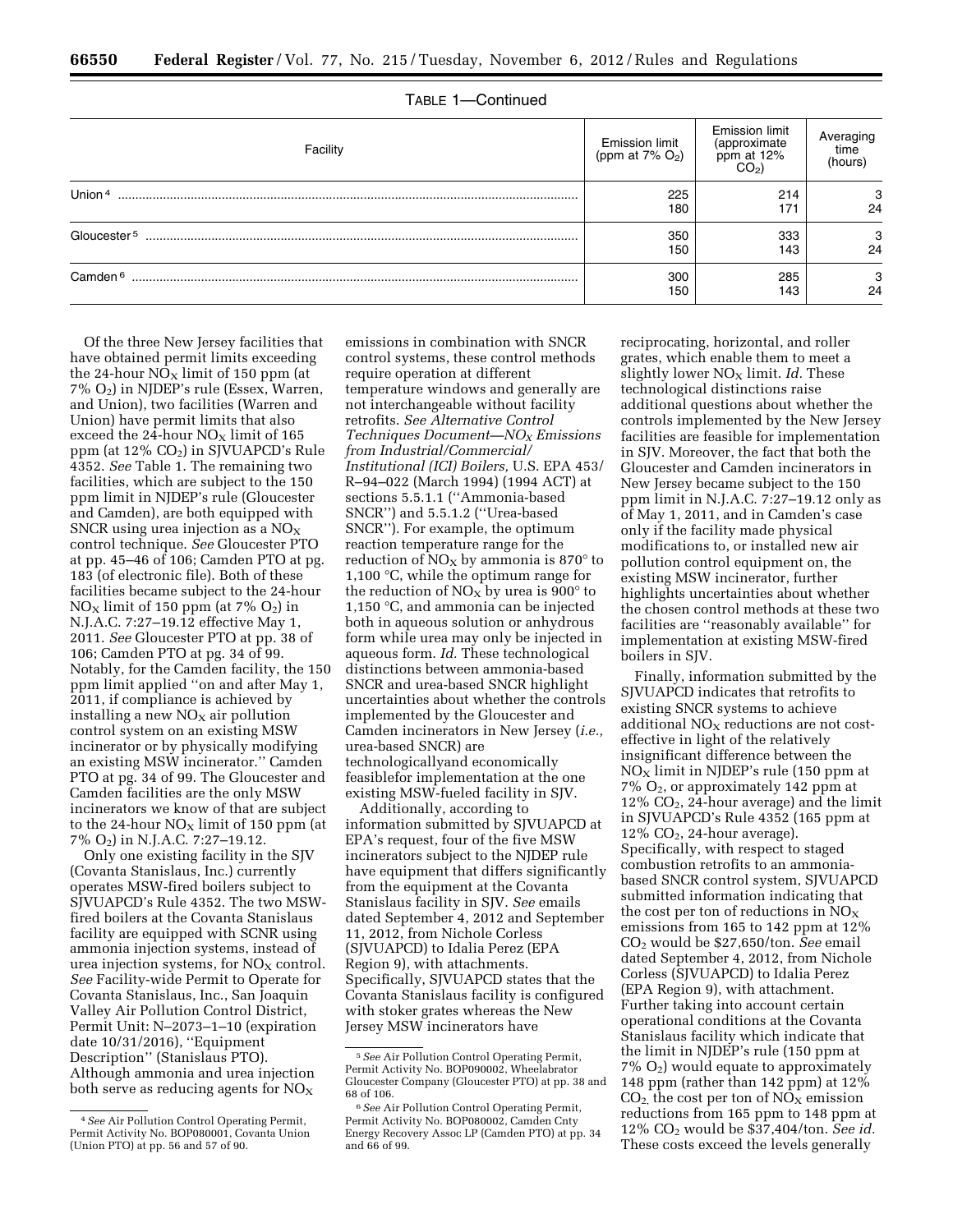considered to be ''reasonable'' within the meaning of RACT.

In sum, the information before us raises significant questions about the technical and economic feasibility of achieving a 24-hour  $NO<sub>x</sub>$  emission limit of 150 ppm at 7%  $O_2$  (approximately 142 ppm at  $12\%$  CO<sub>2</sub>) at existing MSWfired boilers equipped with ammoniabased SNCR in the SJV, and the commenter has provided little information to substantiate its claim in this regard. Absent specific information to support a conclusion that further  $NO<sub>X</sub>$  controls are "reasonably available" for implementation at existing MSWfired boilers in the SJV, we find that the 24-hour  $NO<sub>X</sub>$  emission limit of 165 ppm at 12% CO2 in SJVUAPCD's Rule 4352 represents current RACT for these units.7

*Comment #2.b:* Earthjustice asserted that the District has not adequately analyzed and considered the feasibility of either injecting more ammonia or adding more nozzles to existing SNCR controls to meet a lower  $NO<sub>X</sub>$  emissions limit. The commenter stated that according to the NJDEP State Implementation Plan (SIP) Revision for the Attainment and Maintenance of the Fine Particulate Matter ( $PM_{2.5}$ ) National Ambient Air Quality Standard (NJDEP 2009  $PM_{2.5}$  SIP) submitted to EPA in 2009, 11 regulated units at 4 facilities in New Jersey would meet the lower  $NO<sub>X</sub>$ emissions limit in N.J.A.C. 7:27–19.12 by injecting more ammonia or adding more nozzles to existing SNCR controls. The commenter stated that ''technical analysis of these demonstrated options must be conducted before EPA can accept ammonia slip as an excuse for rejecting tighter SNCR limits.''

*Response #2.b:* We have generally evaluated the technical feasibility of injecting more ammonia or adding nozzles to existing SNCR controls but do not have sufficient information to conclude that these control methods represent RACT for existing MSW-fired boilers in SJV at this time. According to information submitted by SJVUAPCD at our request, the orientation of the nozzles in the combustion gas stream has a much greater impact on the resulting  $NO<sub>x</sub>$  emissions than the

number of nozzles in the system, and the Covanta Stanislaus facility's nozzles have already been optimized based on the ''temperature window where SNCR works to reduce NO<sub>X</sub> effectively." See email dated September 4, 2012, from Nichole Corless (SJVUAPCD) to Idalia Perez (EPA Region 9), with attachments. SJVUAPCD also stated that the amount of ammonia injected into the flue gas at Covanta Stanislaus is closely controlled to maximize  $NO<sub>x</sub>$  reductions and to prevent excessive ammonia slip, and that increases in ammonia injection would "result in negligible  $NO<sub>x</sub>$ reductions and would exit the system and cause a detached plume,'' causing violations of permit conditions regarding visible emissions, ammonia slip, and condensable particulate matter. *Id.* (citing continuous emissions monitoring data submitted by Covanta Stanislaus to support these conclusions).

EPA's Alternative Control Techniques document for  $NO<sub>x</sub>$  emissions from Industrial/Commercial/Institutional Boilers (1994 ACT) supports the general conclusion that simply injecting more ammonia or adding nozzles will not necessarily reduce  $NO<sub>X</sub>$  emissions in an ammonia-based SNCR system. The 1994 ATC describes the process in an ammonia-based SNCR system as follows:

In this process, aqueous or anhydrous ammonia is vaporized and injected into the flue gas through wall-mounted nozzles at a location selected for optimum reaction temperature and residence time. The optimum reaction temperature range for this process is 870 to 1,100 °C (1,600 to 2,000 °F).  $^{\circ}$  \* \* At temperatures above 1,100 °C (2,000 °F), ammonia injection becomes counterproductive, resulting in additional NO formation. Below 870 °C (1,600 °F), the reaction rate drops and undesired amounts of ammonia are carried out in the flue gas. Unreacted ammonia is commonly referred to as ammonia slip, breakthrough, or carryover. The amount of ammonia slip also depends in part on the amount of ammonia injected. Although the chemical reaction requires one mole of NH3 for each mole of NO, the NH3/  $NO<sub>x</sub>$  ratio used is usually greater than 1 to avoid an undesired reaction which results in formation of NO. \* \* \* Achievable NOX reductions for an individual boiler depend on the flue gas temperature, the residence time at that temperature, the initial  $\rm{NO_{X}}$ concentration, the  $NH<sub>3</sub>/NO<sub>X</sub>$  ratio, the excess oxygen level, and the degree of ammonia/flue gas mixing. Also, stratification of both temperature and  $NO<sub>x</sub>$  in the flue gas can affect the performance of the SNCR control. The optimum placement of SNCR injectors requires a detailed mapping of the temperature profile in the convective passes of the boiler, because of the narrow temperature window. 1994 ACT at Section 5.5.1.1.

Thus, even assuming it is technologically feasible to inject more ammonia and/or to install additional ammonia injection nozzles, it is not clear that these methods would further  $reduce NO<sub>x</sub> emissions in an ammonia$ based SNCR system, and technical information indicates that such methods could instead lead to increased ammonia slip if not carefully adjusted to account for the specific temperature profile,  $NH<sub>3</sub>/NO<sub>X</sub>$  ratio, oxygen levels, degree of ammonia/flue gas mixing, and other factors specific to the particular boiler and control system.

As the commenter correctly notes, Appendix C of the NJDEP 2009  $PM_{2.5}$ SIP states that ''the NJDEP anticipates that the facilities will decrease their emissions due to optimizing their existing NO<sub>x</sub> control systems *(i.e., either*) injecting more ammonia or adding more nozzles).'' *See NJDEP 2009 PM2.5 SIP,*  App. C., at 5. This statement alone, however, does not establish that the  $NO<sub>X</sub>$  emission limit in N.J.A.C. 7:27– 19.12 (150 ppm at  $3\%$  O<sub>2</sub>) represents RACT for existing MSW-fueled boilers. As discussed above in Response 2.a, four of the five MSW incinerators subject to the NJDEP rule have equipment configurations that appear to differ significantly from the Covanta Stanislaus facility, and NJDEP has approved alternate, higher  $NO<sub>x</sub>$  limits for three of the five subject sources based on the agency's assessment of source-specific technological and/or economic factors. Other than referencing statements of general intent in a New Jersey SIP submission, the commenter provides no technological or economic information to support its assertion that existing MSW-fired boilers, either generally or in SJV specifically, are capable of meeting a 24 hour  $NO<sub>X</sub>$  emission limit of 150 ppm at 3% O2 (142 ppm of at 12% CO2) by the application of control technology that is reasonably available considering technological and economic feasibility.

*Comment #2.c:* Earthjustice asserted that the New Jersey rule, along with data presented in EPA's TSD for the proposed rule, ''highlights the need for further analysis of potential  $NO<sub>x</sub>$ controls by the District.'' Earthjustice stated that information available in EPA's 1994 ACT, which shows  $NO<sub>x</sub>$ emissions from MSW-fired boilers with SNCR controls ranging from 35 to 167 ppmv at  $12\%$  CO<sub>2</sub>, calls into question the 165 to 210 ppmv at 12%  $CO<sub>2</sub>$  range provided in the District's 2011 Staff Report and places the District's  $NO<sub>X</sub>$ emissions limit of 165 ppmv at 12%  $CO<sub>2</sub>$  at the highest end of the range. Earthjustice also asserted that ''[g]iven that the Valley is in nonattainment of

<sup>7</sup>The commenter states that ''the District's unsupported assertion that it is impossible to meet a limit lower than 165 ppmv at  $12\%$  CO<sub>2</sub> is simply false,'' but this assertion mischaracterizes the District's position, as test data for Covanta Stanislaus submitted by the District clearly show average  $NO<sub>x</sub>$  emission levels below the 165 ppm limit in Rule 4352. *See* TSD at 6. An emission limit of 165 ppm at 12% CO<sub>2</sub> ensures that the source is obligated to continually operate its emission control system while leaving the facility a small compliance buffer to account for occasional shortterm variabilities inherent in its process. *Id.*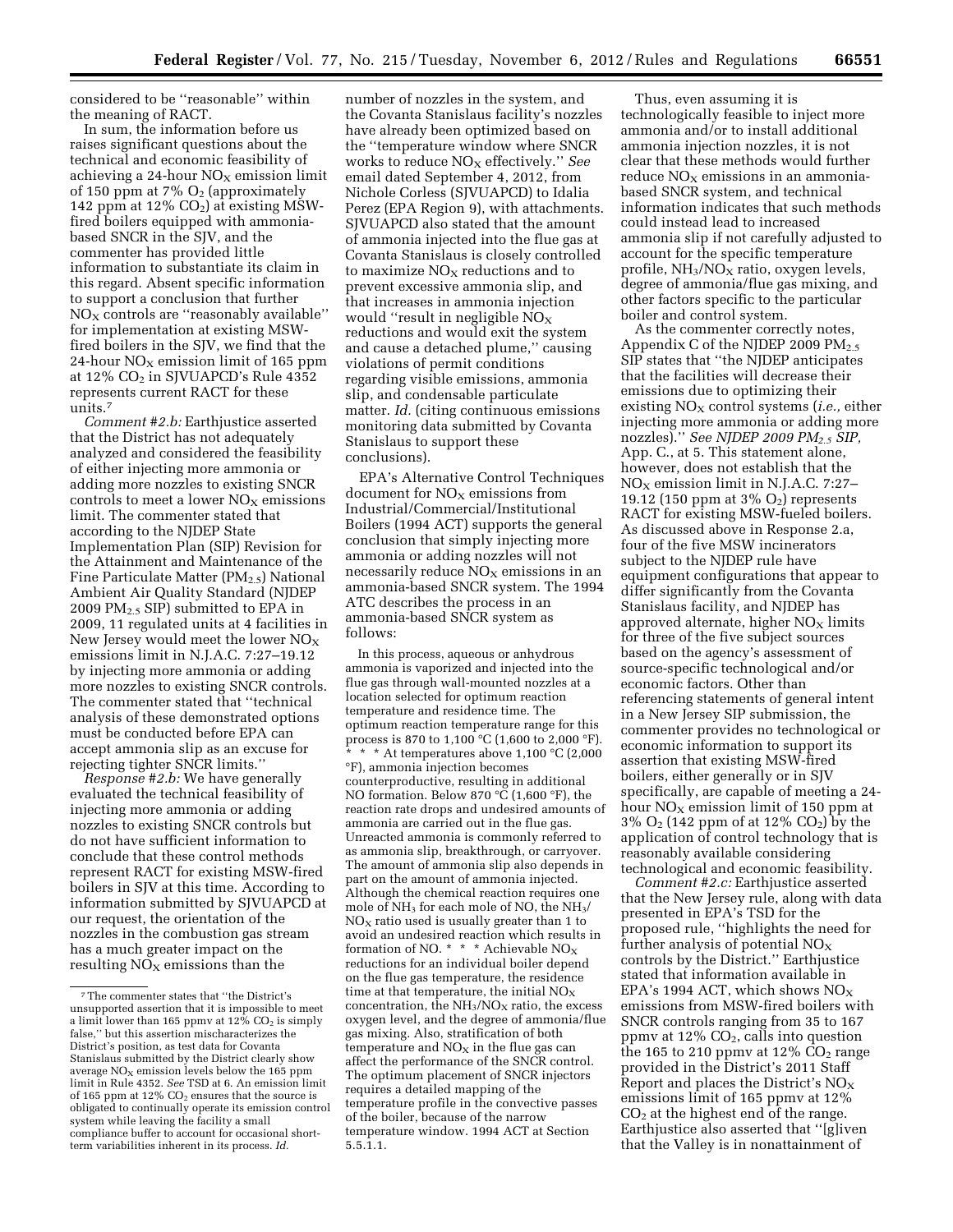the PM2.5 NAAQS and is in extreme nonattainment of the 1-hour and 8-hour ozone NAAQS, EPA must require the District to conduct further analysis and ensure that MSW-fired boilers meet the lowest emission limit that can be achieved through the application of RACT.''

*Response #2.c:* First, with respect to the commenter's assertions about the NJDEP rule (N.J.A.C. 7:27–19.12), we addressed these comments above in Response #2.a. Second, with respect to the commenter's assertion about data presented in EPA's TSD, although we agree with the commenter's observation that the  $NO<sub>x</sub>$  emission limit in Rule 4352 (165 ppmv at  $12\%$  CO<sub>2</sub>) is at the highest end of the range of  $NO<sub>x</sub>$  levels identified in EPA's 1994 ACT for MSWfired boilers operating SNCR controls with ammonia or urea injection, we disagree with the assertion that this necessarily compels further evaluation of the  $NO<sub>x</sub>$  limit in Rule 4352.

Municipal solid waste varies widely in composition—often including durable goods, non-durable goods, demolition and construction wastes, containers and packaging, food wastes and yard trimmings, and/or miscellaneous inorganic wastes—and the exact makeup of MSW at a particular facility may vary both seasonally and geographically. *See* 1994 ACT at Section 3.4.3. Variability in MSW can affect emissions both due to differences in the availability of fuelbound nitrogen as well as differences in the heat content of the fuel, which can affect its combustion characteristics. Given the broad technical diversity of existing MSW-fired boilers and their varying fuel compositions, the  $NO<sub>x</sub>$ emission level that one MSW-fired unit achieves by the application of reasonably available controls may not necessarily be achievable for others using similar controls. Even where boiler type, control technology, and fuel type are the same, emission levels may differ significantly from boiler to boiler depending on a number of site-specific factors, including furnace dimensions and operating characteristics, design and condition of burner controls, design and condition of stream control systems, and fan capacity. *See*, for example, 1994 ACT at Appendix B (page B–21), showing achievable  $NO<sub>X</sub>$  emission levels ranging from 44 to 210 ppm at 3%  $O<sub>2</sub>$  for MSW boilers equipped with SNCR.

ACT documents describe available control techniques and their cost effectiveness but do not define presumptive RACT levels as EPA's Control Techniques Guidelines (CTGs) do. The wide range of emission levels

provided in the 1994 ACT for MSWfired boilers equipped with SNCR and using ammonia or urea injection as a control technique (35 to 167 ppmv at  $12\%$  CO<sub>2</sub>) reflects the significant variation in emission levels that may result from site-specific technological considerations and fuel compositions at different MSW-fired units. Notably, the  $NO<sub>x</sub>$  emission ranges provided in Appendix B of the 1994 ACT do not identify applicable averaging periods and therefore may not be directly comparable to the 24-hour  $NO<sub>x</sub>$ emission limit in Rule 4352. *See* 1994 ACT at Appendix B.

EPA has evaluated the control techniques and applicable permit conditions for the two MSW incinerators in New Jersey that are currently subject to the 24-hour  $NO<sub>x</sub>$ emission limit of 150 ppm (at  $3\%$  O<sub>2</sub>) in N.J.A.C. 7:27–19.12 (Gloucester and Camden) and concluded that technical distinctions between these facilities and the Covanta Stanislaus facility in SJV raise significant questions about the technological and economic feasibility of those same emission control methods at existing MSW-fired boilers in the SJV. *See* Response #2.a. We do not currently have information sufficient to support a conclusion that existing MSW-fired boilers using ammonia-based SNCR systems, either generally or specifically in the SJV, are capable of meeting a 24 hour  $NO<sub>X</sub>$  emission limit of 150 ppm at 3% O2 (142 ppm of at 12% CO2) by the application of control technology that is reasonably available considering technological and economic feasibility.

Finally, with respect to the commenter's statement about the SJV area's air quality designations for the PM2.5 and ozone National Ambient Air Quality Standards (NAAQS), we note that attainment status designations are not relevant to our evaluation of Rule 4352 for compliance with the technology-based RACT control requirement in CAA section 182(b)(2). The RACT requirement in CAA section 182 is a control mandate that applies independent of the emission reductions needed for attainment of the NAAQS. *See, e.g.,* EPA's Proposed Rule to Implement the 8-Hour Ozone [NAAQS], 68 FR 32802, 32837 (June 2, 2003) (explaining that ''[u]nder subpart 2, RACT requirements for ozone nonattainment areas apply independent of the emissions reductions needed to attain the standard''). We note, however, that the general requirement in CAA section 172(c)(1) to adopt all ''reasonably available control measures'' (RACM) continues to apply in the SJV area for purposes of attaining the ozone and PM2.5 NAAQS (*see, e.g.,* 40 CFR

51.912(d) and 51.1010). Given the severity of the ozone and  $PM_{2.5}$ pollution problems in the SJV and the  $NO<sub>X</sub>$  and  $PM<sub>2.5</sub>$  emission reduction commitments contained in the SIPapproved plans for attainment of the 1997  $PM<sub>2.5</sub>$  and 1997 8-hour ozone standards in the SJV,<sup>8</sup> we encourage the District to further evaluate potential  $NO<sub>X</sub>$  and PM control options at its earliest opportunity to determine whether additional controls for existing MSW-fired boilers may be reasonably available for implementation in the Valley.

*Comment #3:* Earthjustice asserted that EPA should urge the District to reevaluate the startup and shutdown provisions in Rule 4352 as the rule allows units to emit excess emissions for far longer than necessary. In support of this assertion, the commenter referred to rules adopted by the Placer County Air Pollution Control District (PCAPCD), Yolo Solano Air Quality Management District (YSAQMD) and Sacramento Metropolitan Air Quality Management District (SMAQMD), each of which contain shorter time periods for startup and shutdown operations. Citing a 1999 EPA policy document providing that startup and shutdown periods should be limited ''to the maximum degree practicable,'' the commenter asserted that the District had neglected to evaluate the possibility of requiring shorter startup and shutdown times under Rule 4352 for solid fuelfired boilers.

*Response #3:* We disagree with the commenter's assertion that the startup and shutdown provisions in Rule 4352 are deficient. EPA policy for SIPs regarding excess emissions during malfunctions, startup, shutdown, and maintenance provides that for some source categories, ''given the types of control technologies available, there may exist short periods of emissions during startup and shutdowns when, despite best efforts regarding planning, design, and operating procedures, the otherwise applicable emission limitation cannot be met.'' Thus, with limited exceptions, it may be appropriate in consultation with EPA to create ''narrowly-tailored SIP revisions'' that take these technological limitations into account and state that the otherwise applicable emissions limitations do not apply during these periods. *See*  Memorandum dated September 20, 1999, from Steven A. Herman, Assistant Administrator for Enforcement and Compliance Assurance and Robert

<sup>&</sup>lt;sup>8</sup> See, e.g., SIP-approved NO<sub>X</sub> emission reduction commitments in 40 CFR 52.220(c)(356)(ii)(B)(*2*) and 52.220(c)(356)(ii)(B)(*4*), and 52.220(c)(397)(ii)(B)(*2*).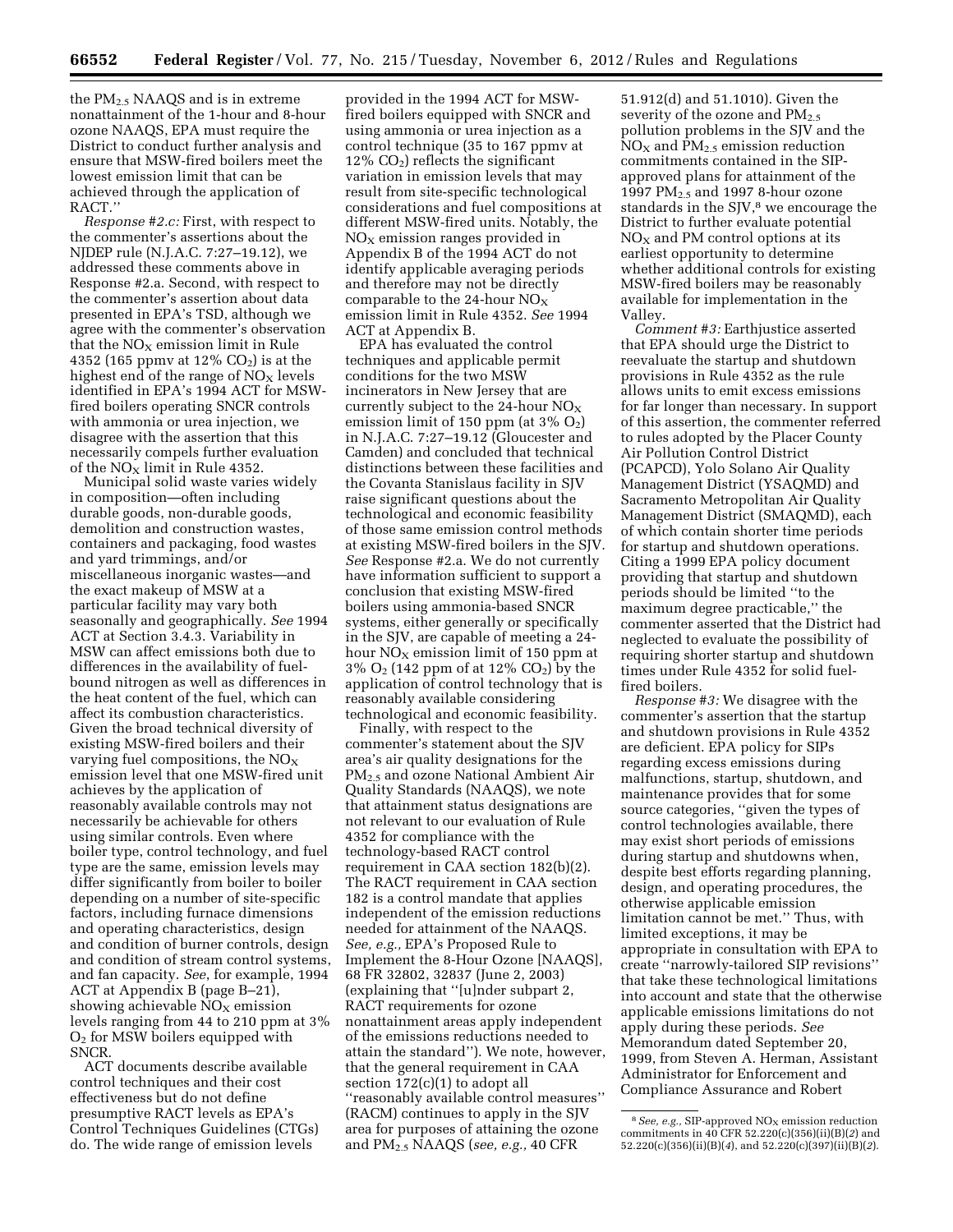Perciasepe, Assistant Administrator for Air and Radiation, to Regional Administrators, Regions I–X, ''State Implementation Plans: Policy Regarding Excess Emissions During Malfunctions, Startup, and Shutdown'' (1999 SSM Policy) at Attachment, pp. 4–5. According to the 1999 SSM Policy, SIP provisions addressing these circumstances should, among other things, be limited to specific, narrowlydefined source categories. *Id.*  Additionally, use of the control technology for the source category should be technically infeasible during startup or shutdown periods; the frequency and duration of operation in startup or shutdown mode should be minimized to the maximum extent practicable; and all possible steps should be taken to minimize the impact of emissions during startup and shutdown on ambient air quality. *Id.* 

Rule 4352 generally applies to any boiler, steam generator or process heater fired on ''solid fuel'' that is operated at a stationary source with a potential to emit at least 10 tons per year of  $NO_X$  or VOC. *See* Rule 4352 at sections 2.0, 3.18, and 4.0. Section 5.3 of the rule states that the applicable emission limits established for this defined source category ''shall not apply during start-up or shutdown provided an operator complies with the requirements specified below.'' The rule then limits the duration of each start-up to 96 hours, except that if curing of the refractory is required after a modification to the unit is made, the duration of start-up is limited to 192 hours, with exceptions only as approved by the District, CARB, and EPA. *See*  Rule 4352 at section 5.3.2. The rule also limits the duration of each shutdown to 12 hours, with exceptions only as approved by the District, CARB, and EPA. *Id.* at section 5.3.1. Significantly, Rule 4352 requires, in all cases, that ''the emission control system shall be in operation and emissions shall be minimized insofar as technologically feasible during start-up or shutdown.'' *Id.* at section 5.3.3. These provisions for start-up and shutdown apply to all solid fuel-fired boilers subject to Rule 4352, including biomass-fired and MSW-fired boilers.

Earthjustice refers to rules adopted by the PCAPCD, YSAQMD and SMAQMD to support its assertion that the District should consider establishing shorter exemption periods for startup and shutdowns, but these other California rules apply to source categories that differ from the source category subject to Rule 4352. Both YSAQMD Rule 2.43 and PCAPCD Rule 233, which apply to boilers fueled entirely or primarily with biomass, limit normal startups and all shutdowns to 24 hours and curing startups to 96 hours. *See* YSAQMD Rule 2.43 at sections 102 and 302, and PCAPCD Rule 233 at sections 101, 206, 214 and 215. Thus, although both the YSAQMD rule and PCAPCD rule limit the allowed duration of startup and shutdown to periods that are shorter than the limits in Rule 4352, both rules apply only to a subset of the boilers subject to Rule 4352. Biomass-fired boilers may not require start-up or shutdown periods as long in duration as those needed by the range of solid fuelfired boilers subject to SJVUAPCD's Rule 4352, which combust more complex and heterogeneous fuel mixes, including biomass, MSW, coal, and other solid fuels. Notably, neither the YSAQMD rule nor the PCAPCD rule explicitly requires continued operation of emission control systems to the extent feasible during start-up and shutdown periods, as does Rule 4352.9

SMAQMD Rule 411, which applies to units fueled with gaseous and nongaseous fuels, limits startup to a maximum of two hours after a period in which the gas flow is shut off for a continuous period of 30 minutes or longer and limits shutdown to two hours. *See* SMAQMD Rule 411 at sections 102, 220–222. We are not aware, however, of any solid fuel fired boilers operating in the Sacramento metro area subject to Rule 411. Thus, SMAQMD Rule 411 does not appear to establish that shorter limits on startup and shutdown periods are technologically feasible for solid fuelfired boilers.

In sum, the start-up and shutdown provisions in SJVUAPCD's Rule 4352 are narrowly-tailored to address the technological limitations of emissions controls at solid fuel-fired boilers and require, unlike the other California district rules cited by the commenter, that source owners/operators continue to operate emission control systems and to minimize emissions to the extent technologically feasible, even during start-up or shutdown periods. We conclude that these provisions in Rule 4352 are consistent with EPA's 1999 SSM policy and appropriate for SIP approval for this particular source category. We agree with the commenter, however, that the District should reevaluate these provisions at its earliest

opportunity to determine whether shorter limits on the duration of startup and shutdown periods may be feasible for certain types of solid fuel-fired boilers covered by the rule, and to consider establishing limits on the frequency of such events, to ensure that emissions during start-up and shutdown events are minimized to the maximum extent practicable. We also encourage the District to carefully review the CEMS data required by section 5.4 of Rule 4352 (monitoring provisions), in particular  $NO<sub>x</sub>$  emissions data during start-up and shutdown periods, to ensure that owners/operators of solid fuel-fired boilers are in fact operating emission control systems and minimizing emissions insofar as technologically feasible during start-up or shutdown as required by Rule 4352, section 5.3.3.

#### **III. EPA Action**

For the reasons provided in our proposed rule and above, and pursuant to section  $110(k)(3)$  of the Act, EPA is fully approving Rule 4352 into the San Joaquin Valley portion of the California SIP. This final approval of Rule 4352 satisfies California's obligation to implement RACT under CAA section 182(b)(2) for solid fuel-fired boilers in the SJV for the 1-hour ozone and 1997 8-hour ozone NAAQS and thereby terminates all CAA sanctions clocks and Federal Implementation Plan (FIP) clocks associated with this source category. *See* 75 FR 60623 (October 1, 2010) (final limited approval and disapproval of Rule 4352); 77 FR 1417 (January 10, 2012) (final partial approval and disapproval of SJV RACT SIP); and 77 FR 24857 (April 26, 2012) (interim final determination to stay and defer sanctions).

## **IV. Statutory and Executive Order Reviews**

Under the Clean Air Act, the Administrator is required to approve a SIP submission that complies with the provisions of the Act and applicable Federal regulations. 42 U.S.C. 7410(k); 40 CFR 52.02(a). Thus, in reviewing SIP submissions, EPA's role is to approve State choices, provided that they meet the criteria of the Clean Air Act. Accordingly, this action merely approves State law as meeting Federal requirements and does not impose additional requirements beyond those imposed by State law. For that reason, this action:

• Is not a ''significant regulatory action'' subject to review by the Office of Management and Budget under Executive Order 12866 (58 FR 51735, October 4, 1993);

<sup>9</sup>The YSAQMD rule states that ''the frequency and duration of startup and shutdown periods and their associated emissions shall be minimized as much as technologically feasible.'' YSAQMD Rule 2.43 at section 302.3. The PCAPCD rule includes alternative pound per hour emission limits for  $NO<sub>x</sub>$ and CO during startup and shutdown periods. *See*  PCAPCD Rule 233 at section 302.2.